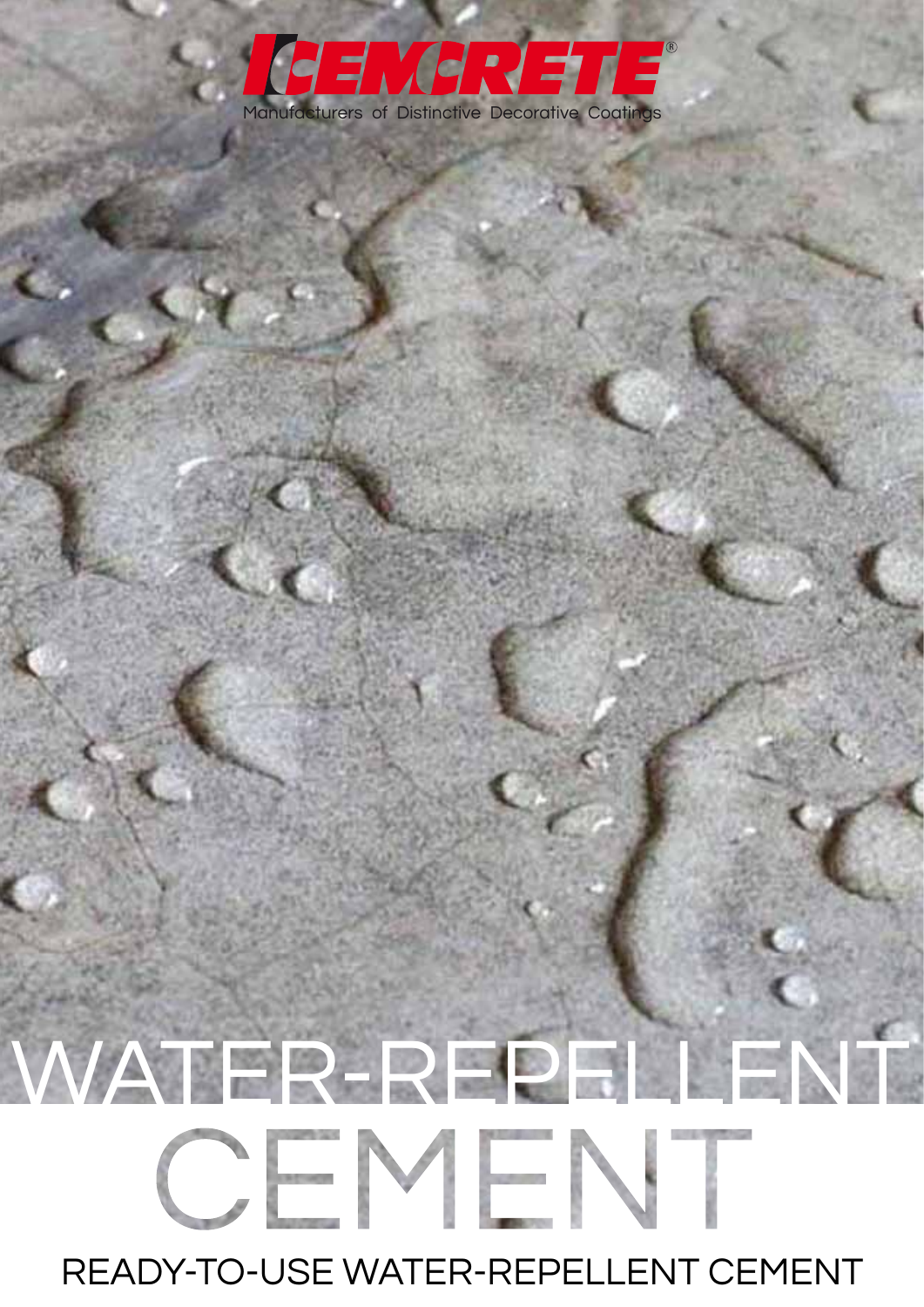# WATER-REPELLENT CEMENT READY-TO-USE WATER-REPELLENT CEMENT

Use Water-Repellent Cement in place of Ordinary Portland Cement to overcome capillary absorption of moisture into cement mortar, cement plaster & concrete.

#### SUITABLE SURFACES

Suitable for reducing permeability in concrete tanks, reservoirs, sewerage works, cellars, basement walls & floors, garage pits, walls & precast stone.

#### APPLICATION

Ready to use waterproof cement.

#### FINISH

Will not change the finish of the cement mix.

#### CURING

In hot dry conditions cure completed work by damping down with water or protecting with wet sacks or plastic sheeting.

PACKAGING 50kg bag.

COVERAGE Dependant on the mix.

APPEARANCE / COLOUR(S) Grey powder.

#### **BENEFITS**

- 1. reduced moisture movement, crazing, efflorescence & moisture penetration.
- 2. reduces rising damp in brickwork when used in mortar.
- 3. prevents loss of water from water containing structures